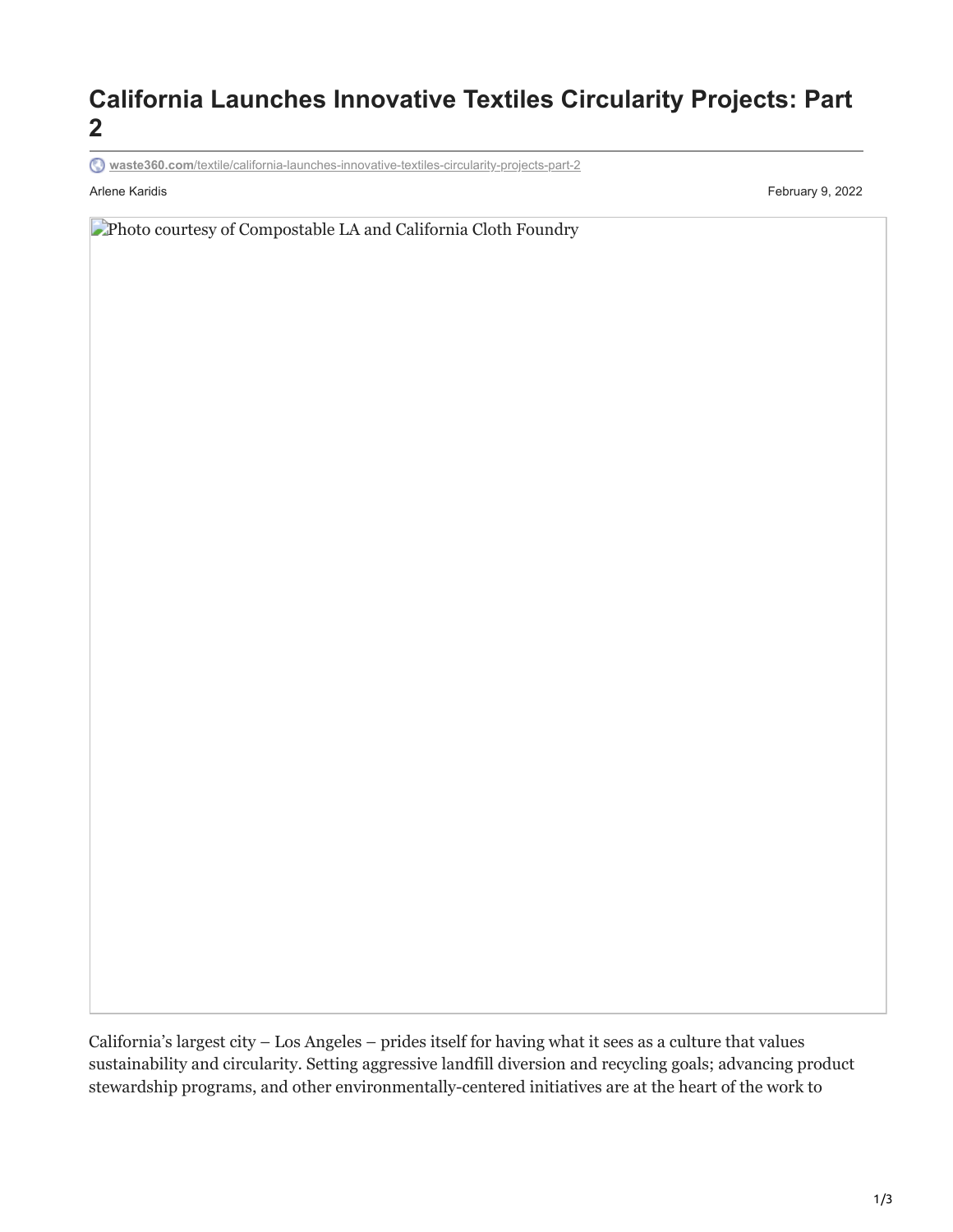support that culture; but like many municipalities, LA still has big trash problems, including massive quantities of textile waste. And as one of the largest garment manufacturing hubs in the U.S., much of that waste is generated at its own door.

LA is trying to curb the rapid pile up of the industry's discards through a pilot, in partnership with California Product Stewardship Council (CPSC) and industry, to recover and recirculate materials from manufacturers, retailers, and commercial/institutional generators.

The project aims to demonstrate, and show the potential for, several practices: upcycling scraps to make new, one-of-a-kind pieces; fiber-to-fiber recycling, where material

too small to upcycle is made into pellets to go into other textiles; and composting organic, untreated materials that can't be salvaged for clothing.

There's another hopeful ambition for down the road: developing a "textile hub," which would be a centralized location to receive, recycle, repurpose, and distribute from.

LA pilot participant, Upcycle it Now, is a designer and manufacturer that makes accessories from postconsumer garments and manufacturers' scraps.

"What we aim to do is work with businesses to create a circular flow. We recreate, and the company puts the product back on their shelves rather than make items out of virgin material," says Christina Johnson, Upcycle it Now co-founder.

"We are small, but we've been at this for 11 years and have seen what works and what doesn't," says Johnson, who has worked on upcycling pilots with The North Face, Arc'teryx, and a few other outdoor clothing brands.

With this new LA project, Upcycle it Now is in the ideation phase, exploring for instance the possibility of making one-off pieces,maybe a tote bag or fanny pack, from used, worn uniforms that would otherwise have been discarded.

Comparing this work to more traditional manufacturing, Johnson says the latter is done on a linear trajectory. Extracted materials become a fabric. They go to cut and sew to make product, and then go to market. Upcycling does not follow that predictable, straight line.

"You have more stakeholders. You pull feedstock from more unconventional sources. And you have a lot more conversations.So it can be more work to make all the pieces fit, but there's opportunity to be real resourceful as you try to determine where materials will come from and what you will do with them," she says.

Similar to other small upcyclers, Johnson has flexibility not only in terms of what she can make, but with quantities she can work with. And she is open to design input, leaving the door open to possibilities.

"With this pilot, we have no specific market identified yet, but we have great ideas for unique pieces that we can possibly sell through a designer or a smaller brand and have it be a very cool kind of LA signature piece. Something with a local story rather than something bought at a department store. It comes from LA and was redesigned in LA to be a collector's item," shesays.

Pilot participant California Cloth Foundry is a natural fashion and fabric manufacturer. It buys fibers from farmers;makesyarn to be spun into textiles; and has its own signature clothes, which are botanically dyed and botanically printed (using plant-based chemicals and materials).